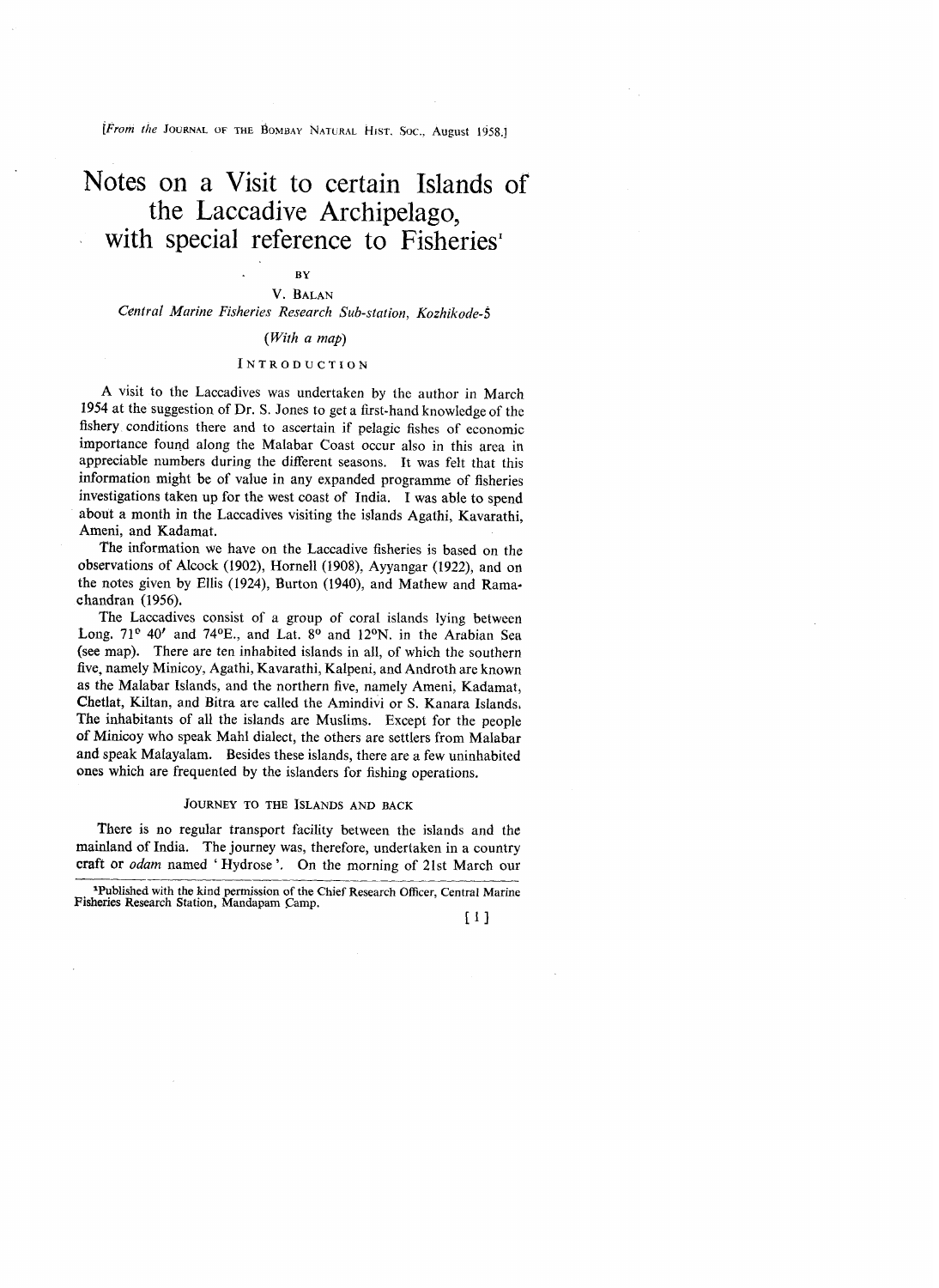#### JOURNAL, BOMBAY NATURAL HIST. SOCIETY, Vol. 55 (2) 298

vessel set sail to Agathi Island, about 223 miles from Mangalore. The voyage was uneventful except that the major sail rope snapped against a heavy wind during the midnight of 23rd-24th and the *odam* went out of control and rolled violently in the choppy sea for about an hour till the defect was rectified. On the evening of  $24$ th March we landed in Agathi.

During my five days' stay at Agathi, I collected some fish specimens and information relating to methods of fishing, commercially important fishes, and the fishing industry in general. We left in a sailing vessel on the night of 29th March for Kavarathi, about 33 miles from Agathi, which we reached the next day afternoon. After the completion of my work there, I proceeded to Ameni Island, about 36 miles from Kavarathi on the night of 5th April. We could land at Ameni only at about sunrise on the 7th April. On the morning of 11th April I went to Kadamat Island, about 8 miles north of Ameni. From Kadamat I returned to Ameni on the 17th noon from where I started on my return trip in the odam named 'Mandum Kuthira' proceeding to the mainland on the 18th, and reached Mangalore on 22nd April.

# FISH AND FISHERIES ON THE ISLANDS

The fishes occurring in the coralline niches of the lagoon\* exhibit the characteristic variety of colours and they consist of perches, gar-fishes, half-beaks, scarids, goat-fishes, carangids, grey mullets, atherinids, sphyraenids, polynemids, balistids, blennids, and globe-fishes.

The offshore fishery is constituted by fishes such as seer-fish, sharks, sail fish, tunnies, flying-fish, carangids, and ribbon fish. Besides these, rays and skates are obtained frequently.

The period extending from September to the end of December is considered very favourable both for the offshore and lagoon fisheries of these islands. The flying-fishes are reported to occur throughout the year, but in decreasing numbers from December to February. Their fishery is lucrative during March, April, and May.

Moderate numbers of tunnies are said to occur from October to January off these islands and it is reported by the island fishermen that the fish are commonly caught from the 20-fathom area and beyond. Only small boats, manned by four each, are used for fishing tunnies by hook and line. They do not use live bait, except in Minicoy.

A g a t h i Island: Situated Long. 78° 28'E. and Lat. 10° 51' 30"N. the island is  $3\frac{1}{2}$  miles long and about 1,000 yards broad at its broadest point, having an area of 688 acres and a population of 2,038†. Coral reefs which encircle the island afford protection from heavy breakers. About 200 people are engaged in fishing as an occupation here.

\*The term lagoon is used in the broad sense to denote the shallow and smooth sea water situated between the sea-shore and the outer reefs TFigures taken from S. Y. Krishnaswami's Report of 1952.

 $\lceil 2 \rceil$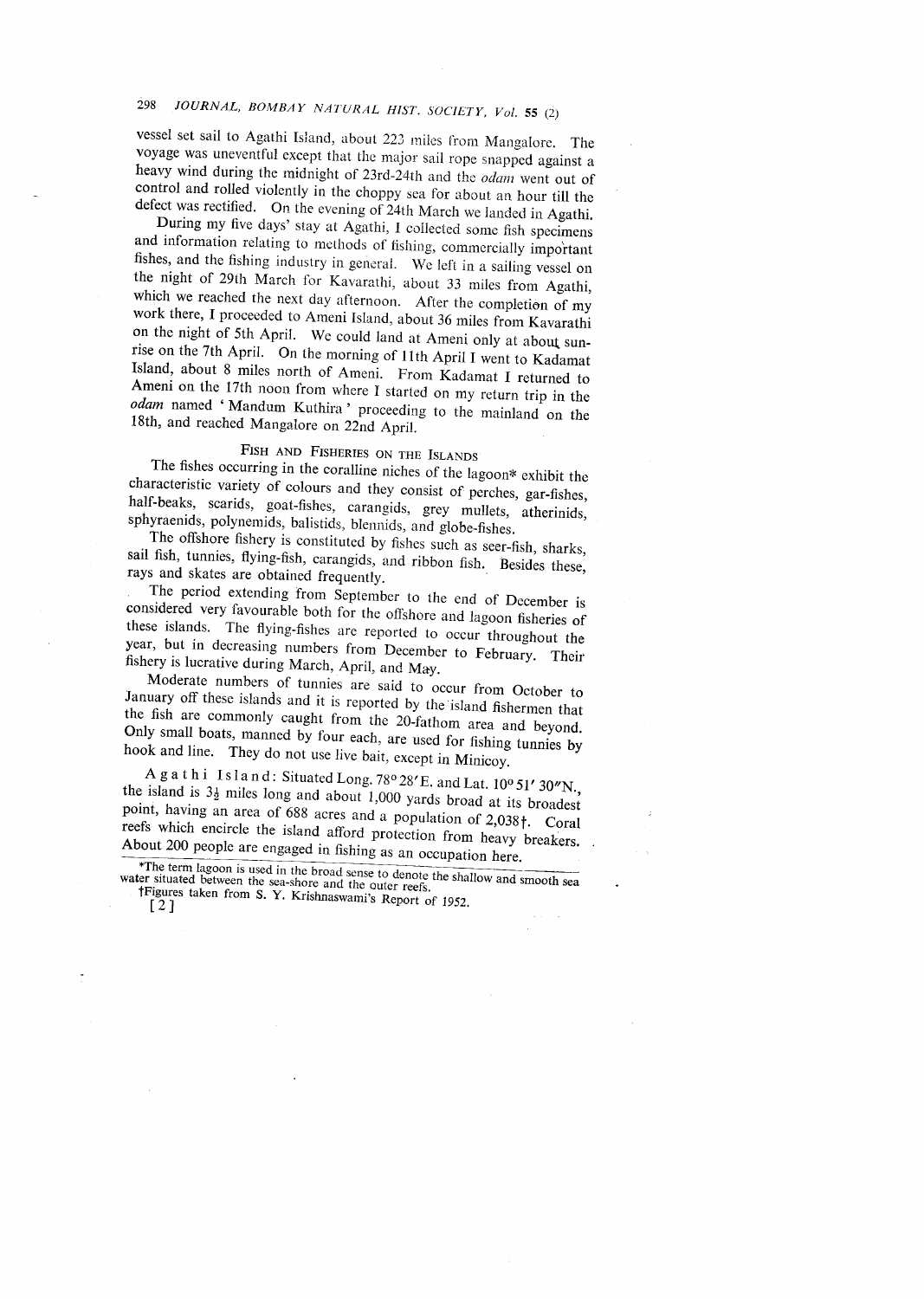Journ. Bombay Nat. Hist. Soc.

 $\mathcal{A}(\mathcal{C})$  , and  $\mathcal{C}(\mathcal{C})$ 

 $\sim$ 

 $\sim$ 

 $\sim 10^7$ 



THE LACCADIVE GROUP Agathi, Kavarathi, Ameni, and Kadamat Islands in the insets are after R.H. Ellis

 $\sim$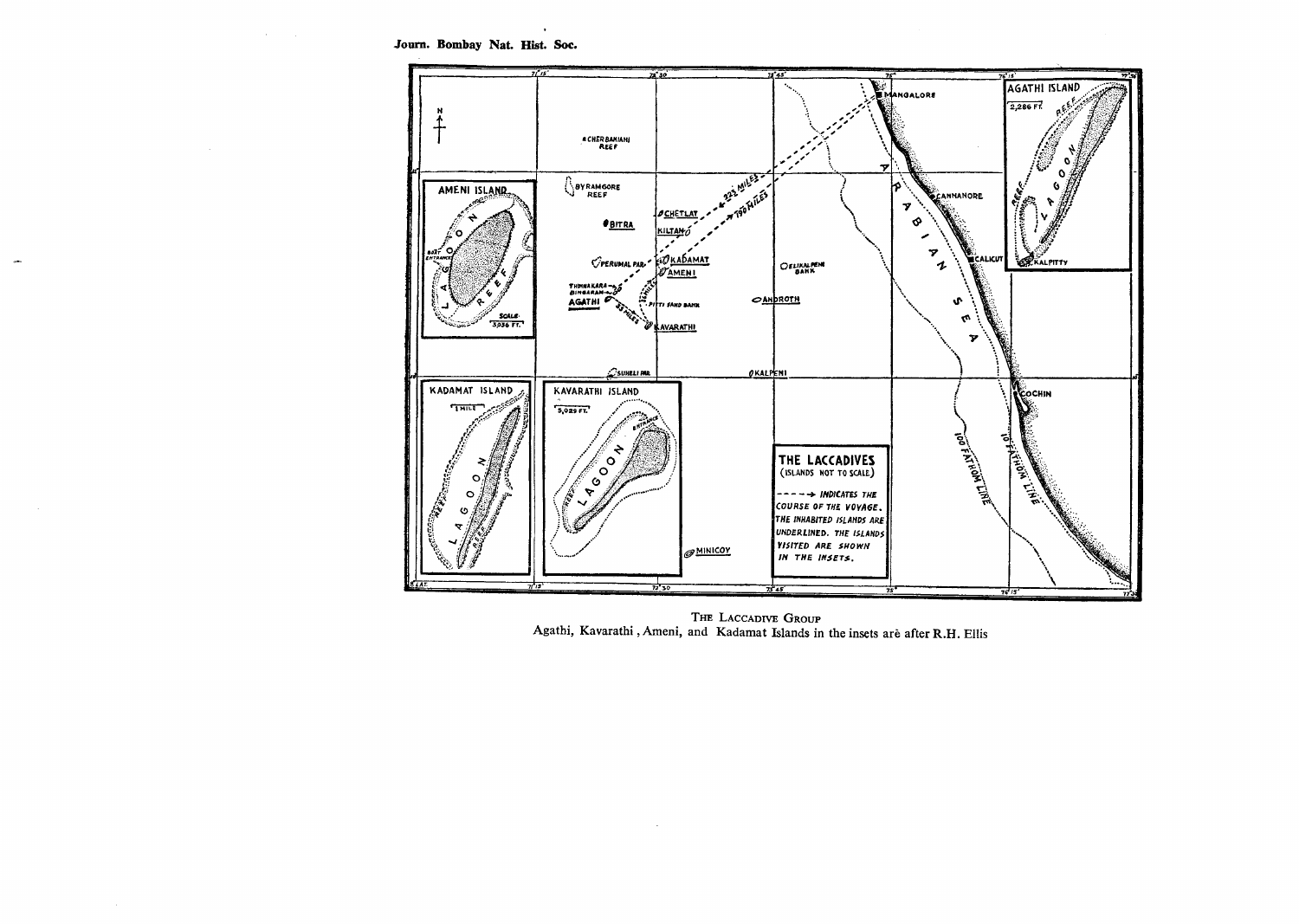12 species of fishes belonging to 7 families as listed elsewhere (see table) were collected from here.

Kavarathi Island: The island (Long. 724, 57'E. and Lat.10° 34'N.), about  $3\frac{1}{2}$  miles long and about  $\frac{3}{4}$  mile broad, has an area of 865 acres and a population of 2,500\*. Ayyangar (1922) is reported to have observed living pearl oysters here. There are about 400 men engaged in fishing here according to the report of the islanders.

From this island, I collected on the whole 23 species of fishes belonging to 15 families (see table).

A m e n i Island: The island (Long. 72° 45'E. and Lat. 11° 5'N.) is about 2 miles long and over a mile wide. It has an area of 622 acres and a population of 4,000. The lagoon adjoining this island is comparatively richer in its fish wealth than the three islands already mentioned. Here there are about 200 fishermen.

I was able to collect 54 species of fishes belonging to 27 families (see table) from here.

K a d a m a t I s l a n d: The island, situated Long. 72° 6'E. and the Lat.  $11^{\circ}$  33'N., is about 5 miles long and 600 yards wide. It has an area of 748 acres and a population of 2,000. There are about 500 fishermen here. Ayyangar (1922) observed dead young pearl oysters in the southern region of the island.

10 species of fishes belonging to 7 families were collected from here (see table).

### LIST OF FISHES

# COLLECTED FROM THE LACCADIVES  $\dagger$

### TABLE I

|              | Name                                                          | Agathi | Kavarathi | Ameni | Kadamat |
|--------------|---------------------------------------------------------------|--------|-----------|-------|---------|
| Family       | Sphyrnidae<br>Sphyrna blochii (Cuvier)                        |        |           |       |         |
| Family<br>2. | Synodontidae<br>Synodus indicus (Day)                         |        |           |       |         |
| Family       | Belonidae<br><b>Belone</b> (Eurycaulus)<br>persimilis Günther |        |           |       |         |
|              | Tylosurus leiurus (Bleeker)                                   |        |           |       |         |

\*Figures taken from S. Y. Krishnaswami's Report of 1952.

The classification is after Jordan (1923) : A CLASSIFICATION OF FISHES.<br>Stanford University, California.

 $[3]$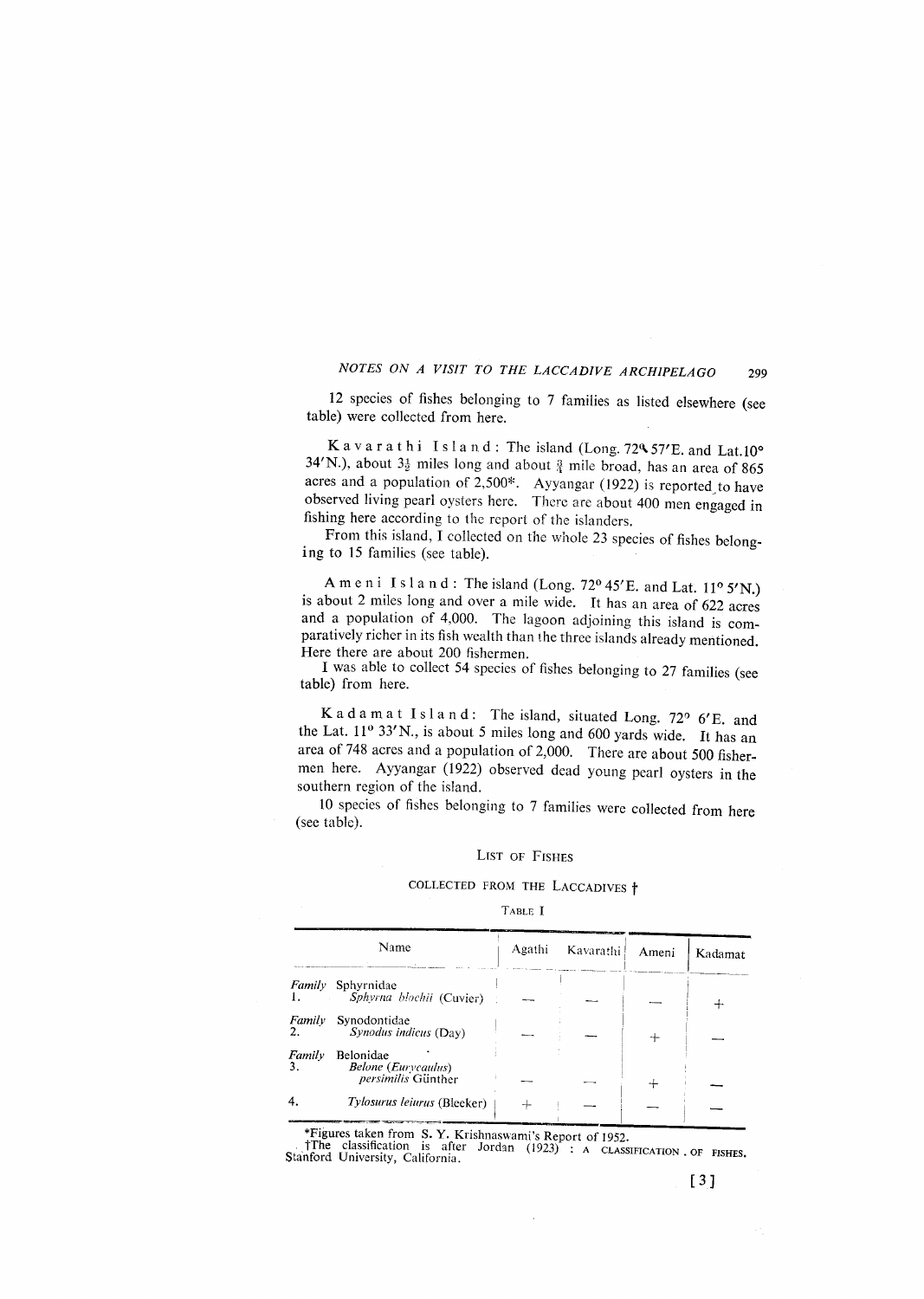#### $300 -$ JOURNAL, BOMBAY NATURAL HIST. SOCIETY, Vol. 55 (2)

Name Agathi Kavarathi Ameni Kadamat Family Hemirhamphidae<br>5. Hemirhamphus dussumieri<br>Cuvier & Valenciennes  $+$  $+$ Exocoetidae Family Cypselurus atrisignis Jen-<br>kins  $\ddot{}$  $+$  $\ddot{+}$  $+$ 6. Cypselurus comatus\*\* 7.  $\ddot{\phantom{1}}$  $+$  $+$  $+$ (Mitchill) Family Bothidae Bothus (Platophrys) pan-<br>therinus (Rüppell) 8.  $\ddot{}$ Family Pegasidae<br>9. Pegasus draconis Linnaeus  $\ddot{+}$ Family Fistularidae  $10.$ Fistularia petimba (Lacépèd)  $\ddot{+}$ Family Atherinidae  $\overline{11}$ . Allanetta forskali (Rüppell)  $+$ Family Mugilidae Crenimugil crenilabis<br>Crenimugil crenilabis<br>(Forskal)  $\overline{12}$ .  $+$ Family Sphyraenidae  $\ddot{+}$ Shyvaena obtusata<br>Cuvier 13. Family Polynemidae Polynemus sexfilis Valen-14.  $\ddot{}$  $\ddot{}$ ciennes Family Carangidae<br>15. Caranx (Caranx) sexfas-<br>ciatus Quoy & Gaimard  $+$  $+$ Selar crumenophthalmus<br>(Bloch) 16.  $+$ Caranx oblongus?<br>(Cuvier) 17.  $+$  $\overline{\phantom{a}}$ 18. Trachinotus bailloni (Lacé- $+$ pède) Family Apogonidae Apogon frenatus Valen-<br>ciennes 19.  $+$ Family<br>20. Serranidae Epinephelus merra Bloch  $+$  $\ddag$ Kuhlia taeniurus (Cuvier) 21.  $+$  $+$ 

TABLE I-(contd.)

\*\*Same as Cypselurus bahiensis (Ranzani) of Weber & Beaufort (1922) according to Bruun (1935)

 $\bar{z}$ 

 $[4]$ 

 $\overline{\phantom{a}}$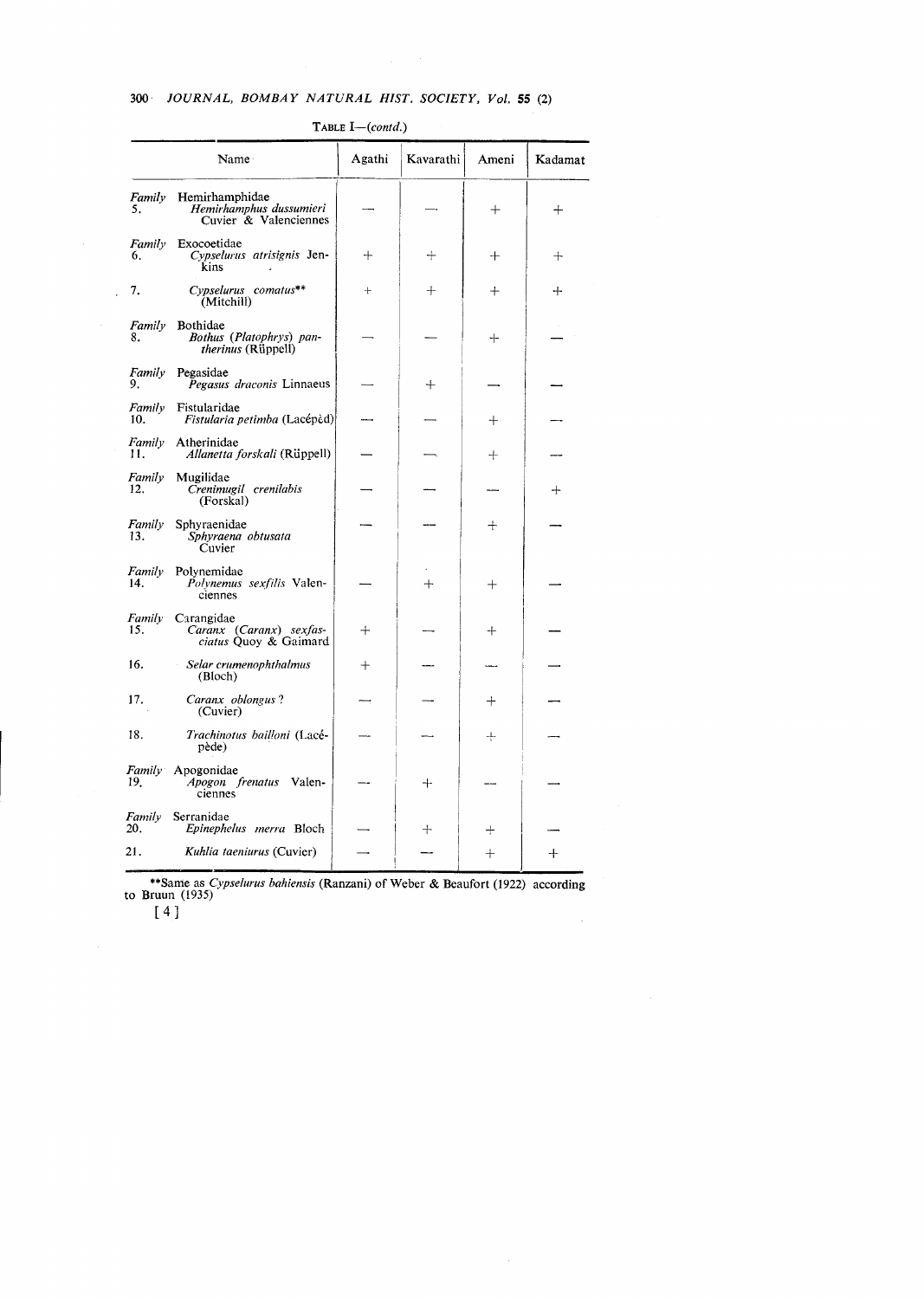$\ddot{\phantom{a}}$ 

#### TABLE I-(contd.)

 $\frac{1}{2}$ 

301

Name Agathi Kavarathi  $\mathbf K$ adamat Ameni Family Lutianidae<br>22. Lutianus Lutianus kasmira (Forskal)  $+$  $+$ 23. Lutianus gibbus (Forskal)  $^{+}$  $\! +$ <u>.</u> 24. Lutianus johni (Bloch)  $+$ Family Lethrinidae Lethrinus rhodopterus<br>Bleeker 25.  $+$ 26. Lethrinus ornatus Valen- $+$ ciennes 27. Lethrinus frenatus Valen- $+$ ciennes 28. Lethrinus nebulosus  $+$ (Forskal) 29. Lethrinus hypselopterus?  $+$ Bleeker 30. Lethrinus ramak (Forskal)  $+$  $\overline{\phantom{0}}$  $\overline{\phantom{0}}$  $31.$ Monotaxis grandoculis<br>(Forskal)  $\ddot{+}$ Family Gerridae  $\overline{32}$ . Gerres oblongus Cuvier L.  $+$ Family<br>33. Mullidae *Mulloidichthys samoensis*<br>(Günther)  $+$  $+$ Pseudupeneus pleurospilos<br>(Bleeker) 34.  $\ddot{+}$ 35. Pseudupeneus macronema  $+$  $+$ (Lacépéde) 36. Parupeneus trifasciatus  $\dot{+}$ (Lacépède) Family Chaetodontidae<br>37. *Anisochoatedo* Anisochaetodon (Lino-<br>phora) auriga (Forskal)  $+$ 38. Chaetodon (Rhabdophorus)<br>trifasciatus Mungo<br>Park  $+$ 39. Chaetodon xanthocephalus<br>Bennett  $+$ Family Zanclidae<br>40. Zanclus cornutus (Lin- $\ddot{+}$ naeus)

 $[5]$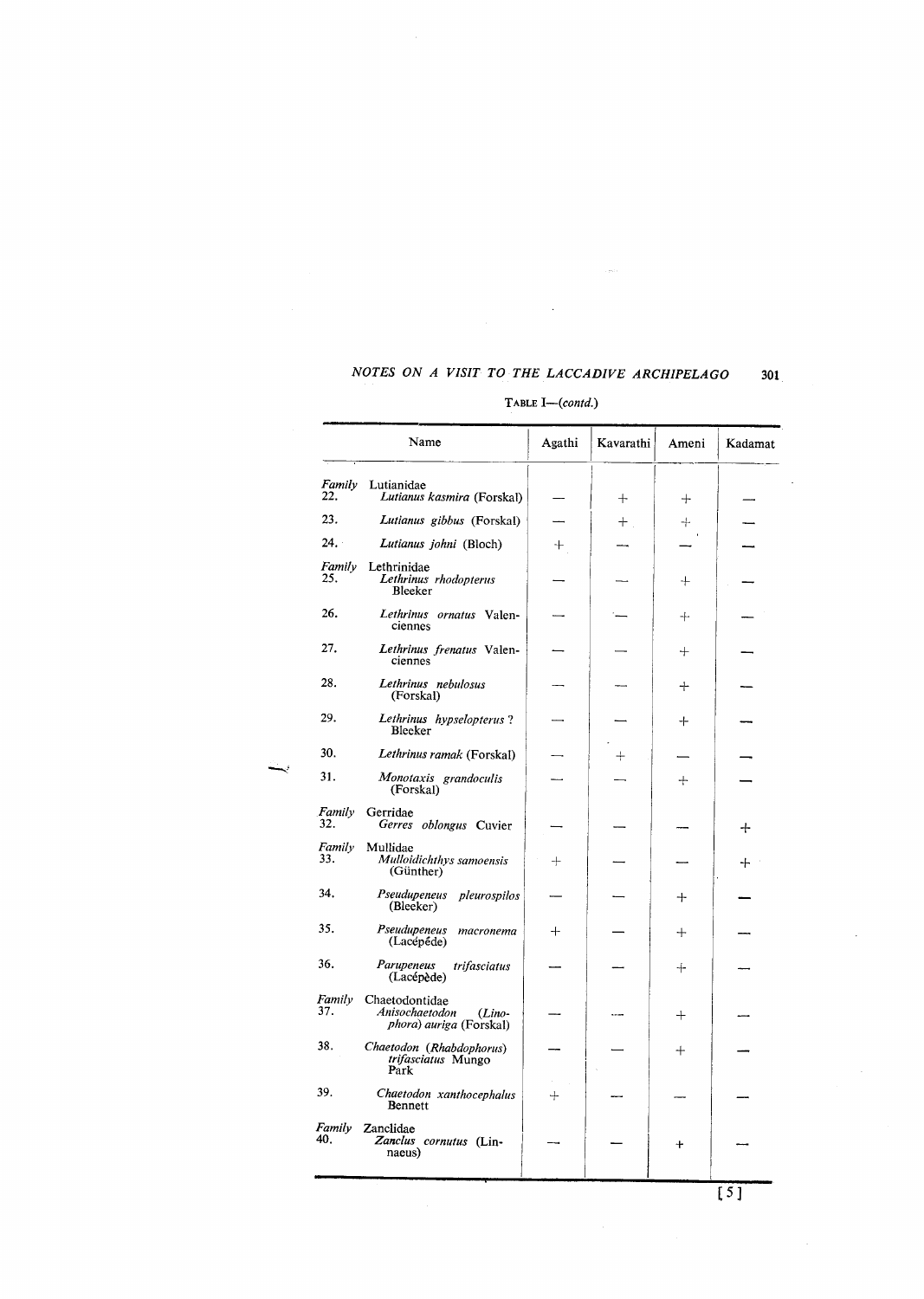#### JOURNAL, BOMBAY NATURAL HIST. SOCIETY, Vol. 55 (2) 302

#### Kadamat Agathi Kavarathi Ameni Name  $+$ Zanclus canescens (Linnaeus)  $\overline{a}$ 41. Family Acanthuridae triostegus  $+$  $+$ *Acanthurus*<br>(Linnaeus) 42. leucosternon  $+$  $+$ Acanthurus 43. Bennett Acanthurus lineatus (Lin- $\ddot{+}$  $\div$ 44. naeus)  $+$  $t$ ennentii Acanthurus 45.  $(G\text{ü}$ nther)  $+$ Naso tuberosus Lacépède 46. Naso unicornis (Forskal)  $+ \cdot$ 47. Siganidae Family  $+$ Siganus oramin<br>(Schneider)  $48.$  $ScorpaenidaeScorpaenopsis  $\overline{=}$  cirrhosa?Day (nec. Thunberg)$ Family  $+$ 49. Pterois volitans (Linnaeus) 50. Family Pomacentridae<br>51. Abudefduf se Abudefduf septemfasciatus<br>(Cuvier)  $^{+}$  $+$ Chromis xanthurus?<br>
(Bleeker) 52. Family Coridae Gomphosus varius Lacé- $^{+}$  $53.$ pède Cheilio inermis (Forskal)  $+$ 54.  $^{+}$ Novaculichthys taeniourus 55. (Lacépède) Cymolutes lecluse (Quoy  $+$ 56.  $&$  Gaimard) Thalassoma janseni 57.  $+$ (Bleeker)  $+$ Thalassoma lunare 58.  $(Linnaeus)$ Thalassoma hardwickii<br>(Bennett) 59.  $+$ Iniistius pavo (Cuvier &<br>Valenciennes)  $\ddot{}$ 60.

### TABLE  $I$ — $(contd.)$

 $[6]$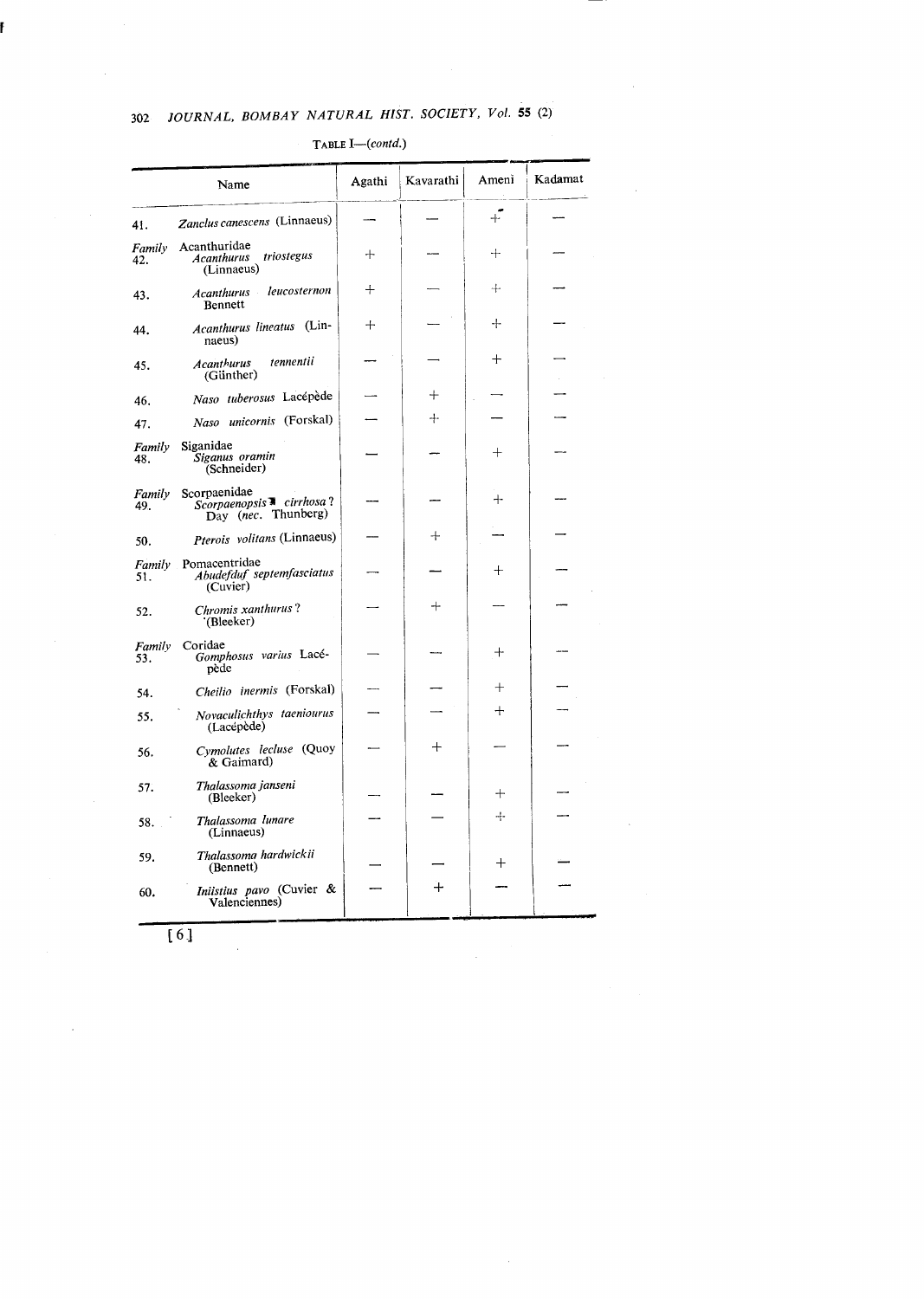## TABLE  $I$ — $(contd.)$

 $\mathcal{A}^{\text{max}}_{\text{max}}$ 

 $\Delta$ 

|               | Name                                                           | Agathi | Kavarathi          | Ameni  | Kadamat |
|---------------|----------------------------------------------------------------|--------|--------------------|--------|---------|
| 61.           | Cheilinus<br>trilobatus<br>Lacé-<br>pède                       |        |                    | $\pm$  |         |
| 62.           | Macropharyngodon meleagris?<br>(Cuvier & Valenciennes)         |        |                    | $\div$ |         |
| 63,           | Anampses diadematus<br>Rüppell                                 |        | $\hspace{0.1mm} +$ |        |         |
| 64.           | Stethojulis sp.                                                |        | ┿                  |        |         |
| 65.           | Halichoeres centiquadrus<br>(Lacépède)                         |        |                    | $\pm$  |         |
| Family<br>66. | Sparisomidae<br>Cryptotomus spinidens<br>(Quoy & Gaimard)      |        |                    | $^{+}$ |         |
| Family<br>67. | Scaridae<br>Callyodon ghobban<br>(Forskal)                     |        | $\mathrm{+}$       |        |         |
| 68.           | Callyodon sp. I                                                |        | $\pm$              |        |         |
| 69.           | Callyodon sp. II                                               |        |                    |        | ┿       |
| 70.           | Callyodon sp. III                                              |        | $^{+}$             |        | ╈       |
| 71,           | Leptoscarus coeruleopunc-<br>tatus (Rüppell)                   |        | $+$                |        |         |
| Family<br>72. | Blennidae<br>Salarias fasciatus<br>(Bloch)                     |        |                    | ┿      |         |
| 73.           | Salarias sp. .                                                 |        | $\ddot{}$          |        |         |
| Family<br>74. | Eleotridae<br>Eleotris sp.                                     |        |                    | $\pm$  |         |
| Family<br>75. | <b>Balistidae</b><br>Rhinecanthus aculeatus<br>(Linnaeus)      |        |                    | ┿      |         |
| 76.           | Melichthys ringens<br>(Osbeck)                                 |        |                    | ┿      |         |
| 77.           | Balistes sp.                                                   |        | ┿                  |        |         |
| Family<br>78. | Monacanthidae<br>Amanses sandwichiensis<br>(Quoy & Gaimard)    |        |                    | $\div$ |         |
| Family<br>79. | Tetraodontidae<br><b>Arothron</b><br>nigropunctatus<br>(Bloch) |        |                    | $\div$ |         |
| 80.           | Arothron hispidus<br>(Lacépède)                                |        |                    | $\div$ |         |

 $\label{eq:1} \begin{aligned} \text{where} \quad \mathcal{L}^{\text{in}}(\mathcal{L}^{\text{in}}) = \mathcal{L}^{\text{in}}(\mathcal{L}^{\text{in}}) = \mathcal{L}^{\text{in}}(\mathcal{L}^{\text{in}}) = \mathcal{L}^{\text{in}}(\mathcal{L}^{\text{in}}) = \mathcal{L}^{\text{in}}(\mathcal{L}^{\text{in}}) = \mathcal{L}^{\text{in}}(\mathcal{L}^{\text{in}}) = \mathcal{L}^{\text{in}}(\mathcal{L}^{\text{in}}) = \mathcal{L}^{\text{in}}(\mathcal{L}^$ 

 $\label{eq:2} \frac{1}{2} \int_{\mathbb{R}^3} \frac{1}{\sqrt{2}} \, \frac{1}{\sqrt{2}} \, \frac{1}{\sqrt{2}} \, \frac{1}{\sqrt{2}} \, \frac{1}{\sqrt{2}} \, \frac{1}{\sqrt{2}} \, \frac{1}{\sqrt{2}} \, \frac{1}{\sqrt{2}} \, \frac{1}{\sqrt{2}} \, \frac{1}{\sqrt{2}} \, \frac{1}{\sqrt{2}} \, \frac{1}{\sqrt{2}} \, \frac{1}{\sqrt{2}} \, \frac{1}{\sqrt{2}} \, \frac{1}{\sqrt{2}} \, \frac{1}{\sqrt{2}} \, \frac$ 

 $\hat{\mathcal{A}}$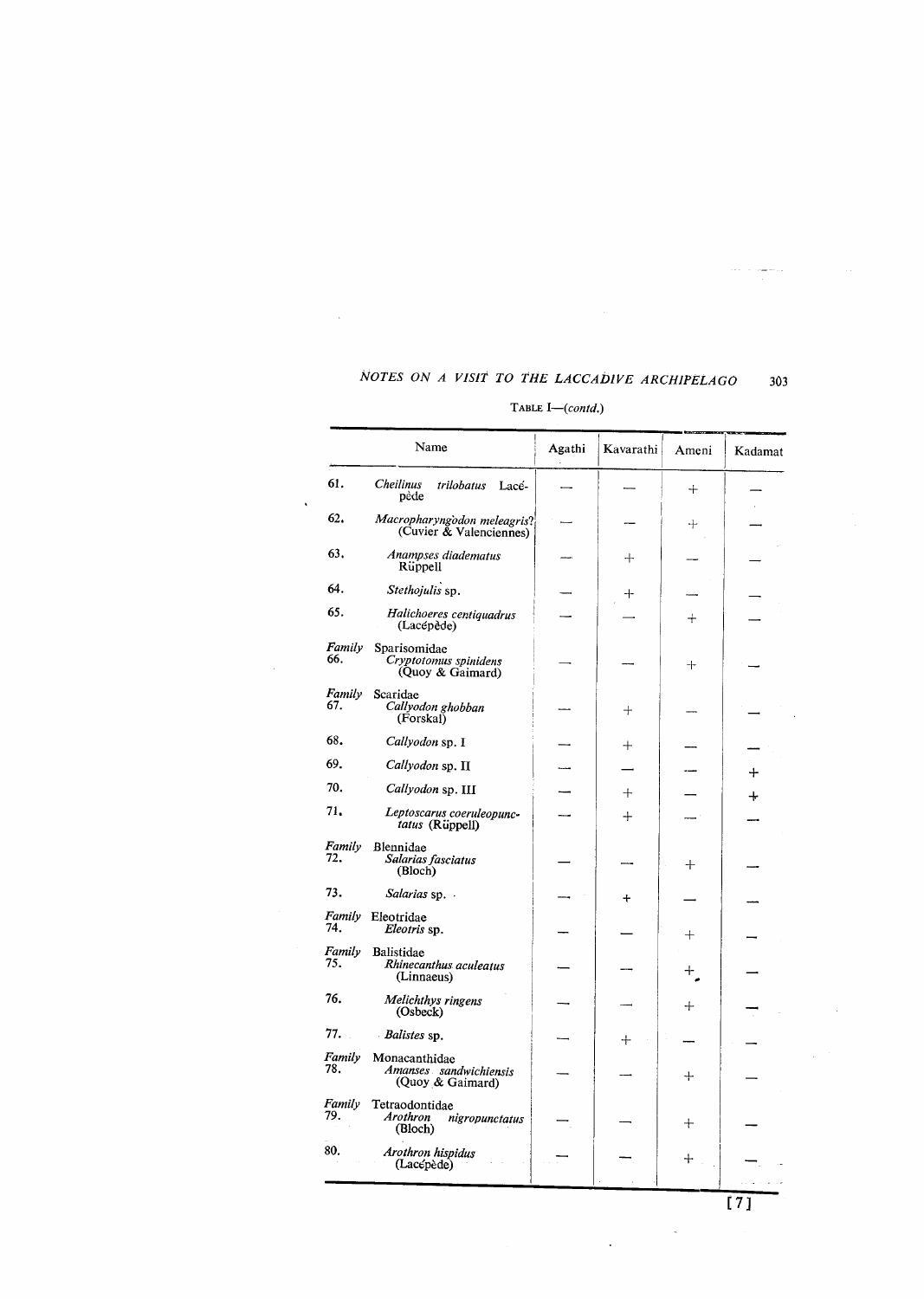### JOURNAL, BOMBAY NATURAL HIST. SOCIETY, Vol. 55 (2)  $304$

# FISHING CRAFT AND GEAR

Boats: The fishing boats of the islands are of the keeled type and are made of wooden planks sewn together with coir ropes. The timber commonly used is of the locally available *Callophyllum* inophyllum (the Indian Laurel) though other varieties brought from the mainland are used sometimes. The boat is manned by one to three men and is provided with a sail. The oars used are made of coco-nut stem. These boats are described by Hornell (1908), Ayyangar (1922), and Mathew and Ramachandran (1956).

'Therappam': This is a wooden raft composed of an aggregate of fifteen to twenty-five light logs of wood tied together and is operated in the lagoon area. It is usually manned by one man. It has been described by Hornell (1946), and Mathew and Ramachandran  $(1956).$ 

N e t s : The following nets are common in all the four islands visited by me. They have been described in detail except (c) by Hornell (1908), Ayyangar (1922), Burton (1940), and Mathew and Ramachandran (1956). So little more is done beyond enumerating them as observed during my visit :

(a) Kandali vala: This is a shore-seine used for fishing in lagoon waters.

(b) Adi vala or vidunna vala : This is similar to kandali vala but of smaller mesh. A smaller meshed shore-seine, called mulu vala, of Chetlat Island is described by Burton (1940) and is referred to as moodu vala by Mathew and Ramachandran (1956).

(c) Paattu vala : This is a gill-net which is provided with floats and sinkers. It consists of three or four rectangular pieces of net laced from end to end, and the whole net combination is left anchored in the sea throughout the night. The net is common at Agathi but appears to be not so in the other islands visited by me.

(d) Veechu vala or kotti vala : This is a cast net operated from shore for catching fishes from the reefs and lagoons. It is not of the closing type. Mudu vala is a similar cast net of Chetlat (described by Burton 1940).

Harpoons: (a) Chattuli or uli (single harpoon): This is used for spearing fishes, dolphins, turtles, etc. The harpoon is one of the most common fishing implements used in the islands. This has been described by Hornell (1908), Ayyangar (1922), Burton (1940), and Mathew and Ramachandran (op. cit.).

(b) Kooduli (three-pronged harpoon): This three-pronged iron harpoon is used for spearing soft-bodied fishes such as seer fish, sailfish, tunny, etc. It has been described by Burton (1940), and Mathew and Ramachandran (op. cit.).

 $[8]$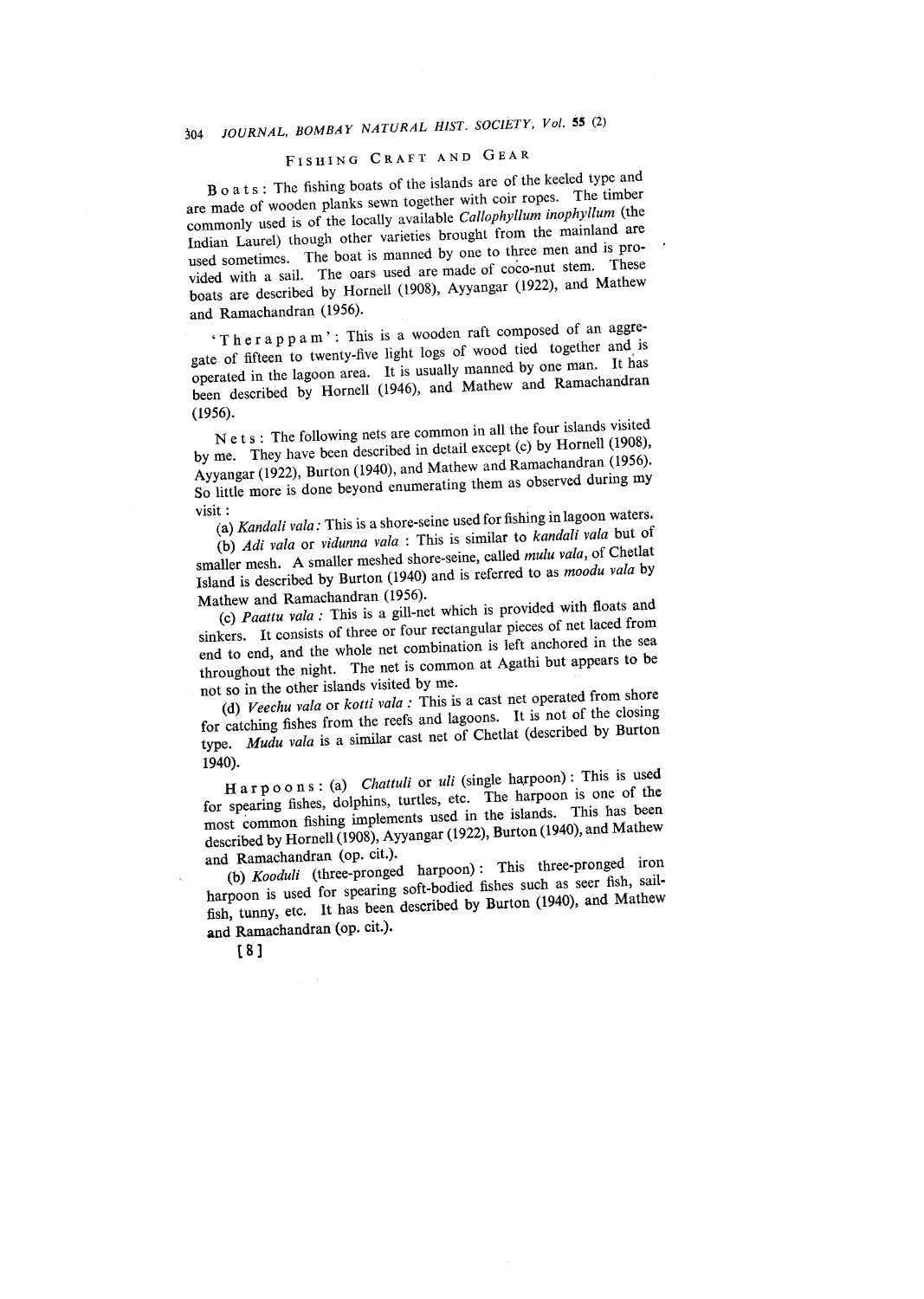(c) Chilla (multi-pronged harpoon): A multi-pronged wooden harpoon locally called 'chilla' is also used for catching flying-fishes, halfbeaks, etc. at night. Fishing with this implement is done very successfully during new-moon nights. It has been described by Hornell (op. cit.), Ayyangar (op. cit.), Burton (op. cit.), and Mathew and Ramachandran (op. cit.).

Hook and Line: Line-fishing is practised in all the islands. Small types of hooks are used for fishing in the lagoon area. Fishing in the offshore areas is done with larger hooks. Different sizes of hooks used are described by Hornell (op. cit.), Ayyangar (op. cit.), and Mathew and Ramachandran (op. cit.).

T r a p s : Trap-fishing is also common in these islands. Traps commonly used there have been described by Hornell (op. cit.), Ayyangar (op. cit.), Burton (op. cit.), and Mathew and Ramachandran (op. cit.). The catches obtained in them are generally small.

Torches: After sunset, during dark nights, flaring bundles of coco-nut leaves are employed to lure the young of certain fishes (Upeneoids and Polynemids largely) towards the boat, and these are caught with the aid of rectangular pieces of cloth (measuring about 5ft.  $\times$  4ft.). This method of fishing is more common in Agathi during summer months than in the other islands visited.

#### **GENERAL REMARKS**

Fishes, such as sardines, mackerel, soles, silver-bellies, sciaenids, pomfrets, and cat-fishes, which occur in large quantities on the west coast, do not enter the commercial fisheries of the Laccadive Archipelago. Flying-fishes, tuna, sharks, skates, rays, perches, seer-fish, red mullets, gar-fishes, sphyraenids, parrot-fishes, polynemids, balistids, and acanthurids are the economically important fishes occurring in appreciable numbers there. The flying-fishes yield one of the most important fisheries of the islands. Fishes, such as Crenimugil crenilabis, Polynemus sexfilis, Naso tuberosus, Naso unicornis, Gomphotsus varius, Novaculichthys taeniurus, Halichoeres centiquadrus, and Anampses diadematus, though rare on the west Coast are often encountered in the island catches.

Besides fishes dolphins, turtles, edible bivalves, squids, and lobsters are fished in small numbers from the Laccadive sea.

Fishes are cured if there is any surplus catch. Salt-curing is not usually done mainly on account of the scarcity of salt for this purpose. Kacha-meen, a kind of cured fish prepared by the islanders, is considered a delicacy there. Curing by sun-drying (i.e. without the application of salt) is also occasionally done. Small fishes are generally dried whole in